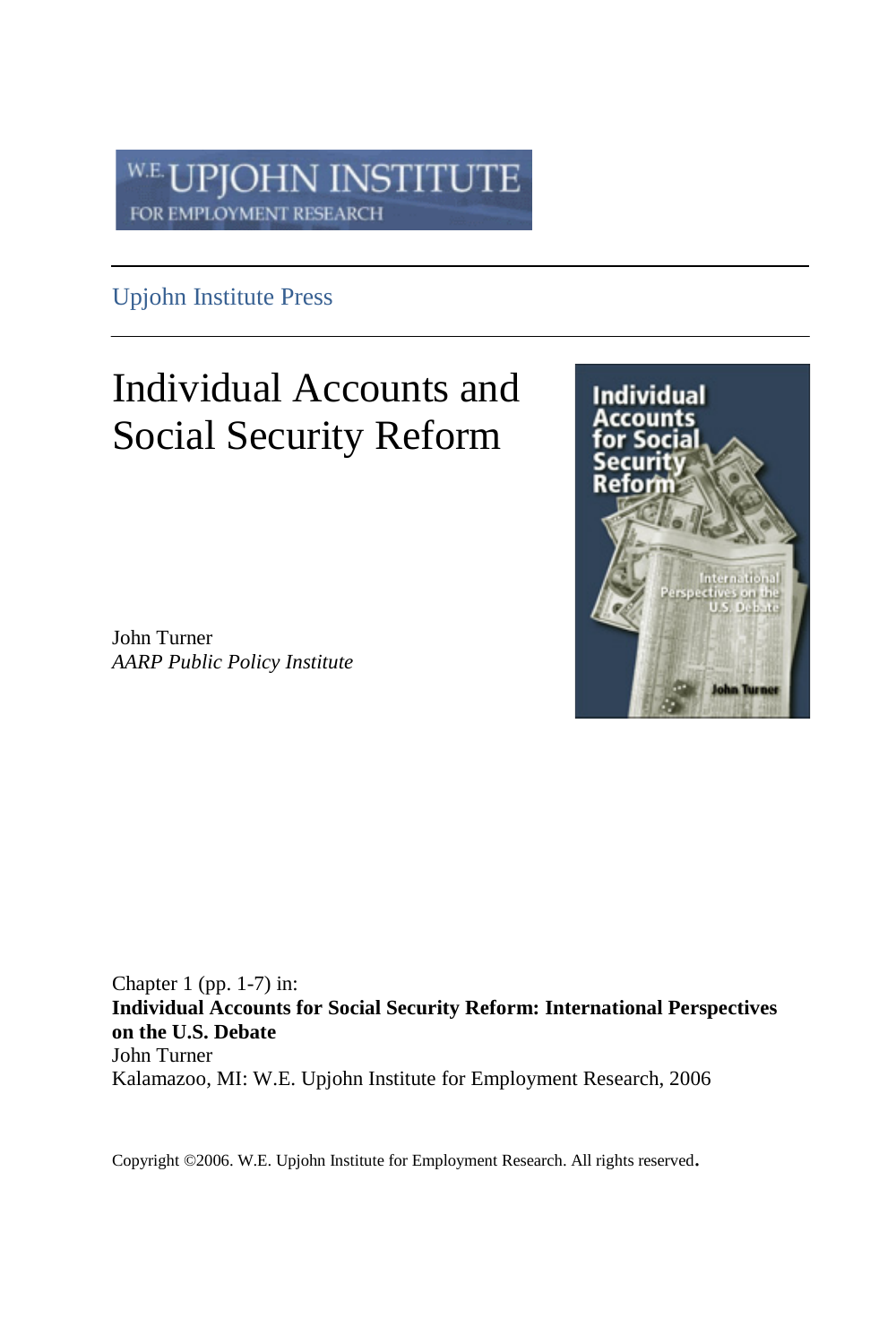## **1 Individual Accounts and Social Security Reform**

Defined contribution pension plans providing workers with individual accounts dominate pension plan growth worldwide. Contributions are made into the accounts, usually by workers and sometimes by employers. The return on the investment of the funds is credited to the account. The participating worker usually has some choice over the investment of the account and bears the resulting financial risk. At retirement, the participant can convert the account balance to an annuity, receive it as a lump sum, or take benefits through phased withdrawals, depending on the rules governing the plan.

As recently as the early 1980s, defined contribution plans were an unimportant source of retirement income. In contrast, defined benefit plans have traditionally been the plan chosen by most countries for social security and by most employers who provide pensions for their employees. Such plans provide benefits determined by a formula that usually takes into account the worker's earnings and years of service. The risk associated with the financing that underlies defined benefit plans is not borne by the worker but by the plan sponsor or an insurance company. While there has been impressive growth in the number of countries that have adopted mandatory defined contribution plans, social security programs worldwide are still dominated by defined benefit plans.

As the popularity of mandatory defined contribution plans has spread, the names by which such plans are called have multiplied. Those names, which have political significance, differ in focus as to what element of the plan is stressed; some examples include personal retirement accounts, retirement savings accounts, private accounts, and individual accounts. This book follows the terminology used in publications of the National Academy of Social Insurance and refers to them as individual accounts.

Countries have adopted mandatory individual accounts primarily in Latin America and in Central and Eastern Europe, where the predecessor social security plans faced serious financial problems, but Hong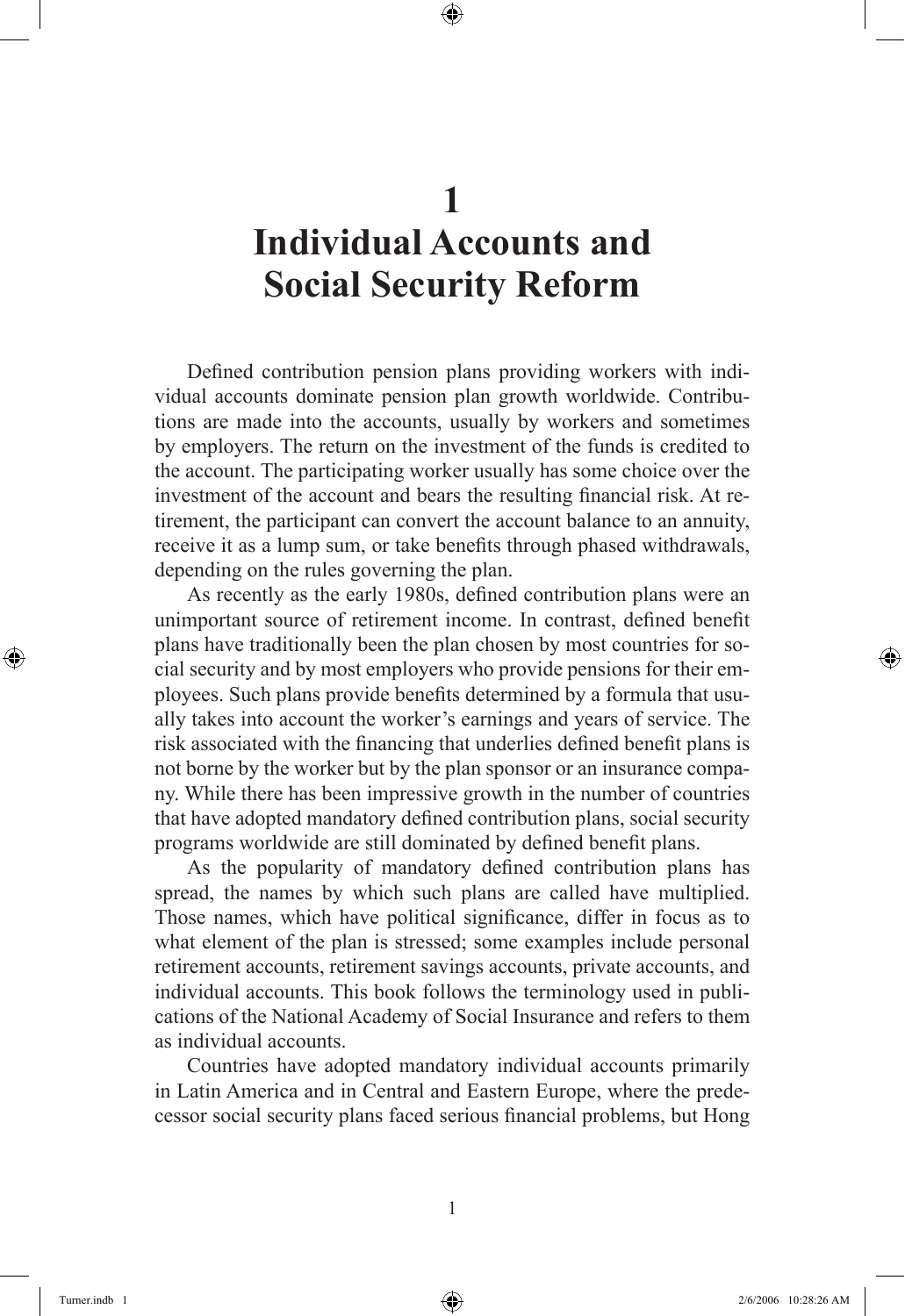Kong, Sweden, and the United Kingdom are other notable examples. Twelve Latin American nations have adopted them, accounting for roughly half the population of Latin America, although only about half the labor force of these countries is covered (Gill, Packard, and Yermo 2005). Voluntary defined contribution plans have grown in importance in many high-income countries of the Organisation for Economic Cooperation and Development (OECD), particularly in the English-speaking countries of Australia, Canada, Ireland, the United Kingdom, and the United States. In the United States, 401(k) plans—an employerprovided individual account plan typically requiring employee contributions—have grown rapidly and are now the most common type of pension plan (USDOL 2005).

The structure of the book is as follows: after this general introduction, the second chapter introduces the topic of individual accounts, discusses the framework used to analyze them, and looks at the key issue of risk. The third chapter surveys the main issues in the social security reform debate and looks at social security reform involving individual accounts, as well as the use of individual accounts in social security systems around the world. The fourth and fifth chapters treat issues in the financial management of individual accounts: the fourth chapter looks at those issues that arise when agents (the officers of corporations and the managers of mutual funds) manage investments; the fifth chapter discusses problems that individuals encounter as a result of their own investment decisions. Chapter 6 examines labor market issues arising from individual accounts. Specifically, it looks at these accounts' effects on workers' behavior and on income distribution. The seventh chapter discusses the forms in which individual accounts pay benefits and the taxation of individual accounts. Chapter 8 provides a summary of the book.

Appendices A and B provide information relevant to the U.S. Social Security reform debate but treat topics that are of less general interest than those covered in the chapters. They present more technical subjects and are offered for readers who may have a more detailed interest in these areas. Rate-of-return guarantees, discussed in Appendix A, have been included in some proposals but have not been an aspect of the proposals associated with the Bush administration. Contribution evasion, discussed in Appendix B, has not been an issue in the reform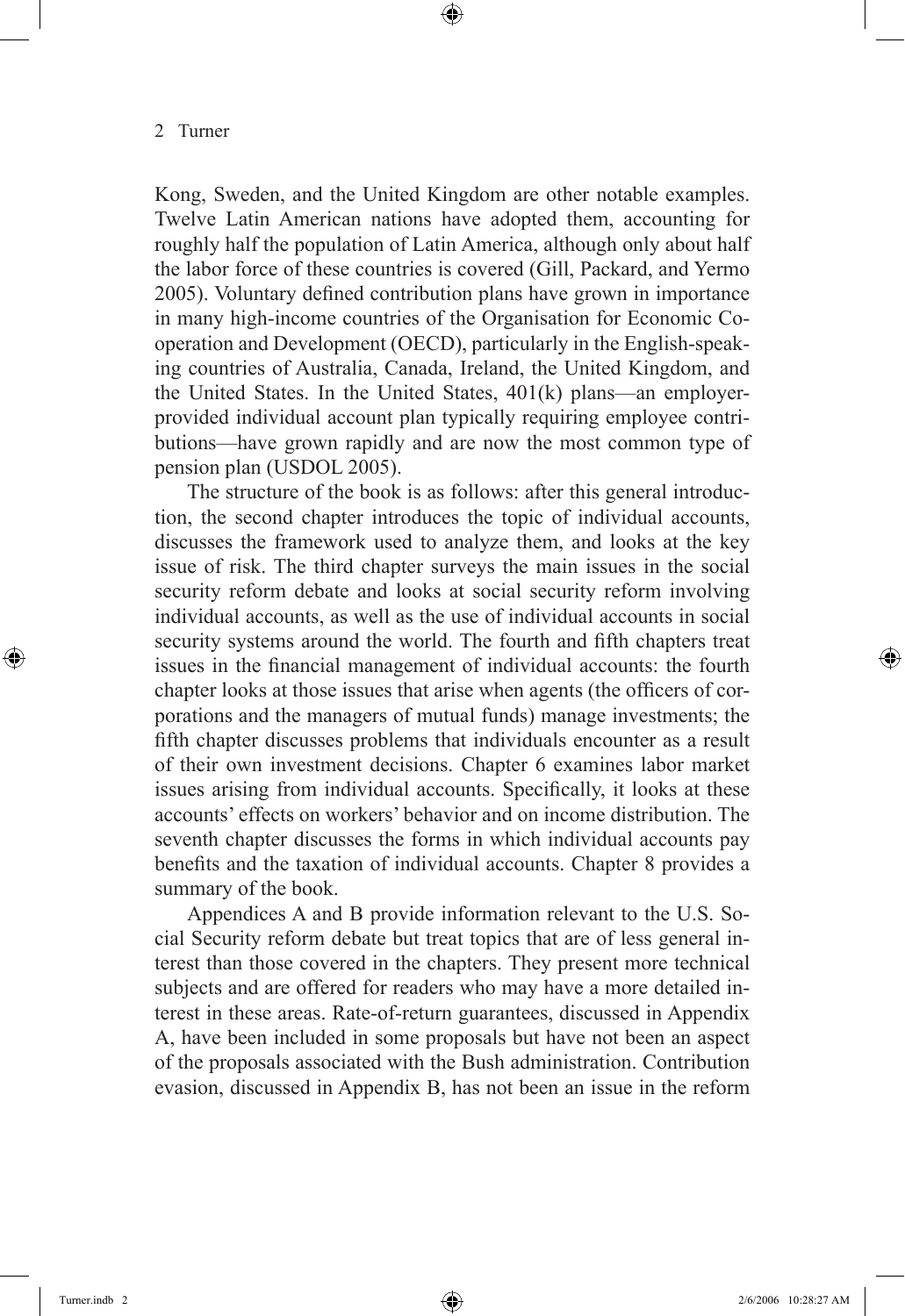debate, but it may be an important issue for self-employed workers and workers who are paid in cash.

### **It Begins with a Political Decision**

Including individual accounts in social security is a political decision. However, that choice results from the interplay of a country's underlying cultural, economic, and demographic forces, as well as the financial status of its social security plan. As influenced by a country's culture, retirement income systems reflect differing political philosophies concerning individualism versus collective social responsibility and the roles of government, employers, the financial sector, families, individuals, and private charity.

In countries where social solidarity and communal responsibility for the less fortunate are important values, government plays a major role in retirement income through traditional defined benefit plans that provide social insurance. In countries placing a high value on individual responsibility and free choice, the private sector's role is larger, either through voluntary employer-provided plans or through individual accounts that are part of the social security system. Some countries favor individual accounts as a way of widening the range of personal choice and increasing reliance on the private sector. Even those countries, however, maintain a large mandatory element in their social security programs by requiring participation.

Ideology is a component of the political culture, but economic and demographic factors also affect the structure of retirement income systems. In upper-income countries, the development of domestic capital markets, containing the skilled personnel and the regulatory structure required to ensure their efficient functioning, plays a part in determining the possible role of individual accounts. In the United States, the development of 401(k) plans, providing workers with a familiarity with the functioning of individual accounts, has doubtlessly paved the way for the increased acceptability among American voters of individual accounts as a part of Social Security, although the replacement of defined benefit plans with 401(k) plans as the dominant plan type has also raised the level of financial risk borne by American workers.<sup>1</sup>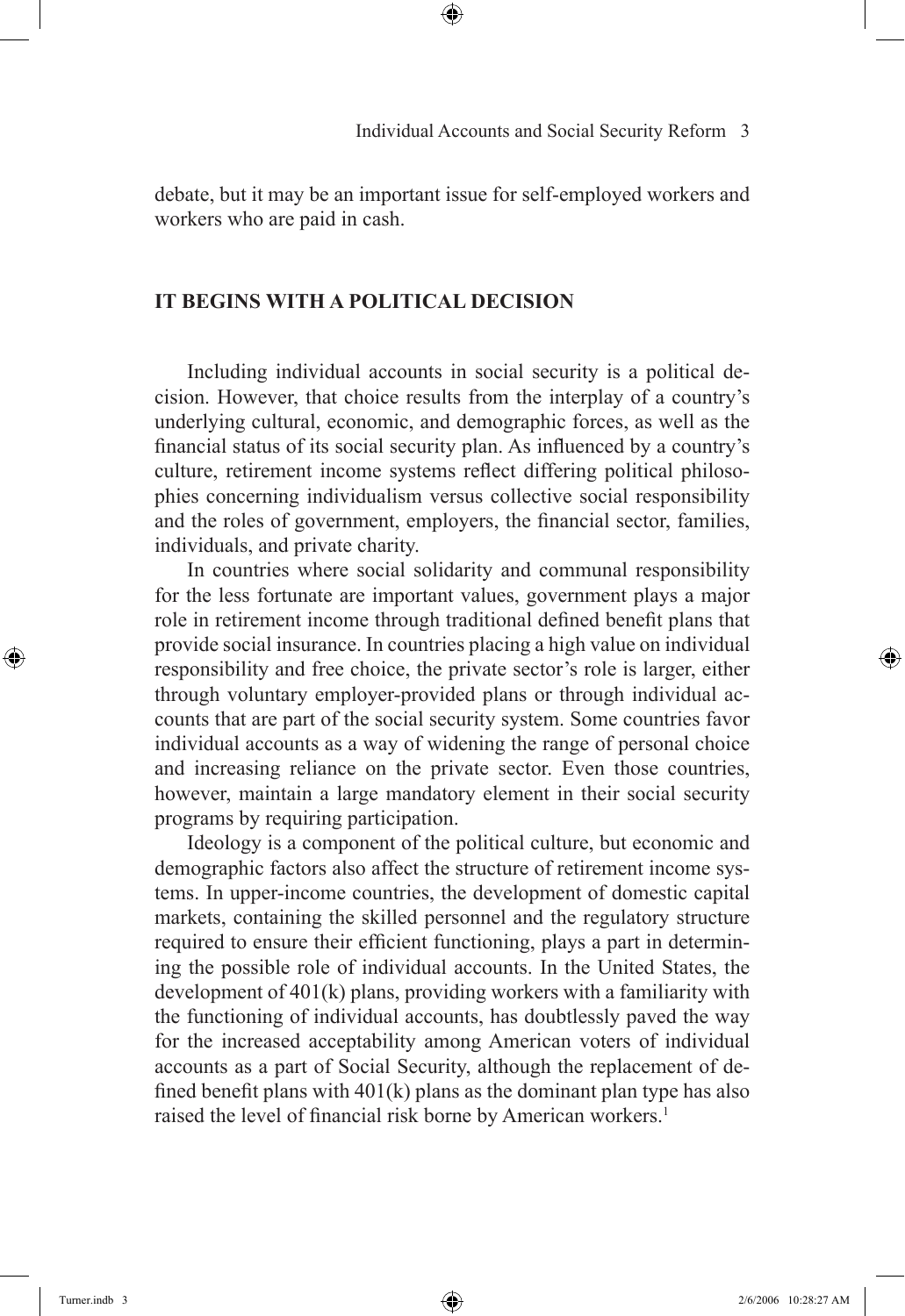#### 4 Turner

Population aging is a fundamental demographic force affecting retirement income systems. It occurs both through increased life expectancy and through reduced birth rates. It raises the ratio of retirees to workers, reducing social security's internal rate of return that workers receive as determined by the relationship between contributions and benefits for pay-as-you-go social security programs. "Pay as you go" means that the program has enough money to provide current benefits but that it does not have a reserve for future benefits. Population aging, by raising the old-age dependency ratio (the ratio of retirees to workers), favors the development of funded pensions, which can be either defined benefit or defined contribution. Funded pensions have a reserve for paying future benefits.

Although population aging is often cited as a reason for switching from a traditional social security plan to a defined contribution individual account, defined contribution plans are not immune to the effects of demographic change. Increased life expectancy at retirement age raises the number of years in retirement and thus the costs of providing a given level of annual benefits in both defined benefit and defined contribution systems.

### **Social Security Reform with Individual Accounts**

Should social security benefits be provided through individual accounts? The answer depends in part on whether those plans are add-ons to social security or carve-outs that reduce the value of social security benefits. This book considers public policy issues concerning individual accounts as part of a national social security system. It analyzes policies several countries have adopted. International experience provides insights as to the range of policy options and the effects of different approaches.

This book has several themes. First, the desirability of individual accounts in social security reform depends on their role in retirement income and whether they reduce or supplement social security. Thus, the plans cannot be judged in isolation, but must be evaluated according to their role in the retirement income system.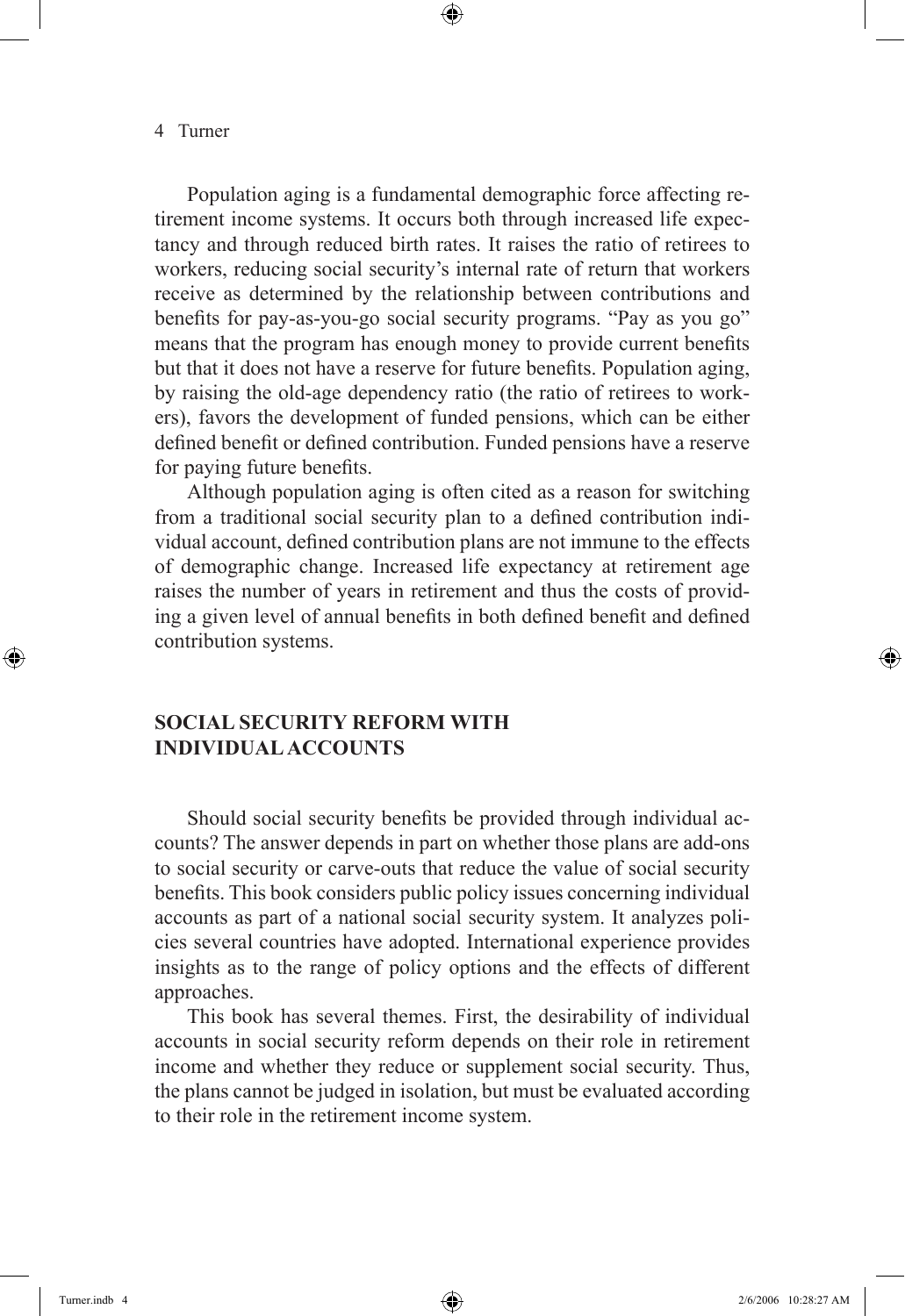Second, while individual accounts as part of social security can be designed so that they are simple and benign, having little or no effect on the behavior of workers, generally they are complicated in their structure and effects. The complexity of individual accounts is often not appreciated in policy debates, in part because of the comparatively short history of experience with them in social security systems. Policy analysts, for example, generally have treated them as not affecting the behavior of workers, believing that they are similar to voluntary savings plans. Because the actual details of plan structure are important, this book provides descriptive detail about the operations of the major types of mandatory individual accounts.

Third, risk in individual accounts occurs in many different forms, not solely because of the financial market. This topic is raised in various sections of the book. From most perspectives, individual accounts are riskier than are defined benefit plans in high-income countries that have well-managed social security systems. The aspects of risk affect the role of individual accounts in providing retirement income.

This book relies primarily on economic analysis and foreign experience for assessing mandatory individual accounts, but it also discusses 401(k) plans and the Thrift Savings Plan for federal government workers. The focus is on issues relevant to including individual accounts in social security in the United States and in other high-income countries.

International comparisons of individual accounts may be particularly useful for U.S. policymakers. While the U.S. experience is limited to voluntary plans, a number of countries have experience with individual accounts that are part of social security. The relevance for the United States of the policy experience in other countries is assessed, taking into consideration, for example, additional sources of retirement income that may affect the structure and functioning of individual accounts. International experience, when properly applied, can provide insights for the United States into both the successes and the failures of other countries' policies. In some cases, the lessons from policy failures are that the problems are fixable; in other cases, the failures indicate problems inherent in the particular structure of an individual account system.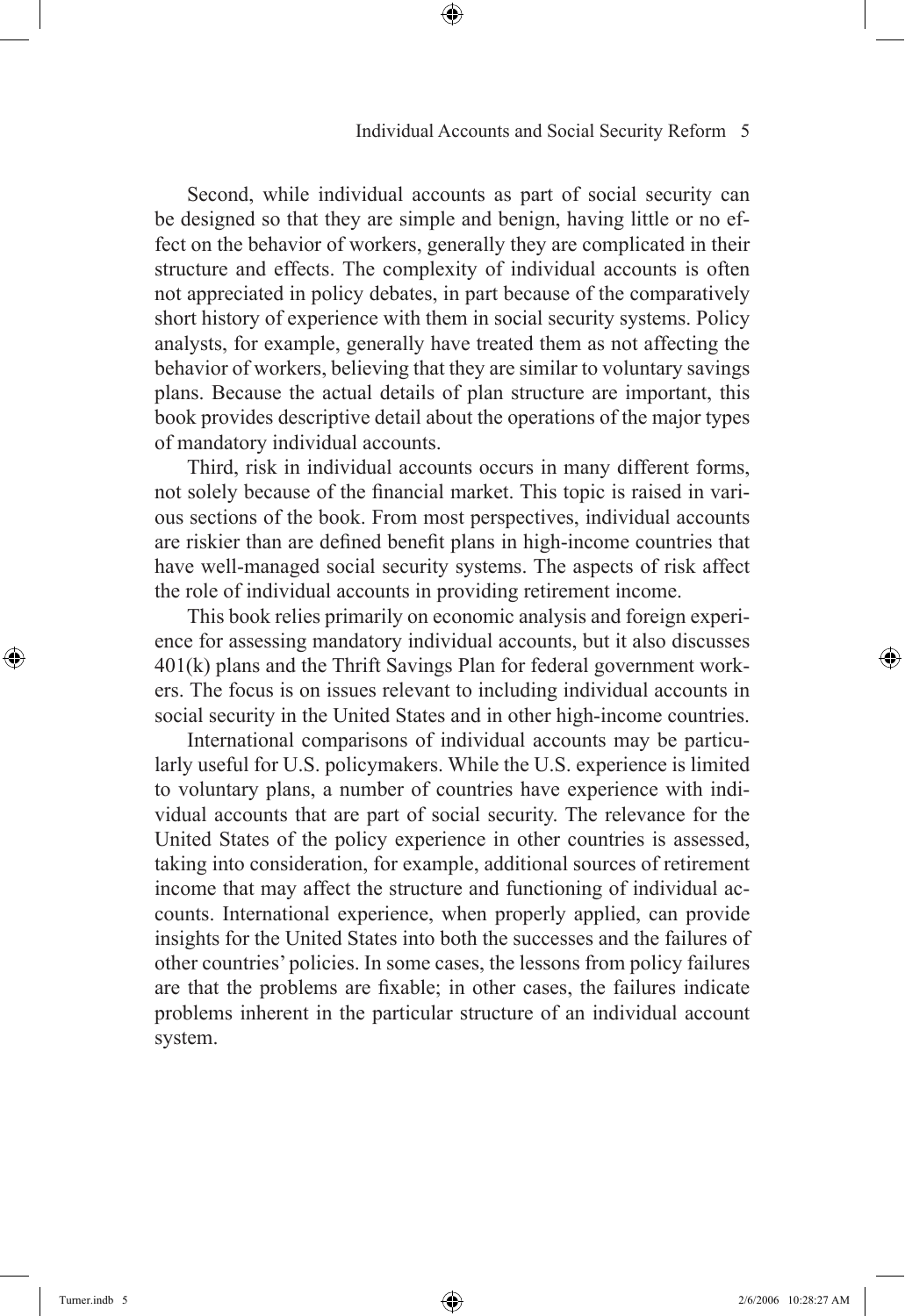## **THE BIG PICTURE: THE ROLES OF TRADITIONAL SOCIAL SECURITY PLANS AND INDIVIDUALACCOUNTS**

Much of this book focuses on the microeconomics of how mandatory individual accounts function. The big picture, by contrast, concerns how these plans fit into a retirement income system (World Bank 1994; Gillion et al. 2000). To conclude this chapter, I will comment on issues affecting the big picture.

Most recent reforms of social security have been driven in part by the need to restore solvency to traditional systems in the face of population aging. In this context, add-on individual accounts generally have no effect on solvency because their financing is independent of that of the traditional social security program. Carve-out individual accounts generally worsen solvency issues over a transition period lasting decades because of the need to continue financing the benefits in the traditional social security program. Thus, in social security reform debates, it is important to separate the issues of individual accounts and social security solvency.

Some analysts have focused on social insurance issues and the prevention of old-age poverty (Gill, Packard, and Yermo 2005). Within this framework, the roles of different types of pension plans are compared, based on their ability to provide insurance by transferring income across people and to shift income from the individual's working period to retirement. One view is that the need for social insurance is diminishing as the risk of old-age poverty declines. The contention is that the function of mandatory savings for retirement should occur through individual accounts, but that poverty prevention should occur though mandatory defined benefit plans.

Other analysts, however, have focused on the ability of different types of pension plans to spur national savings and economic growth (World Bank 1994). They argue that mandatory individual accounts should be used to encourage savings and growth. In this context, it is important to distinguish between carve-out and add-on accounts. Carveout accounts are less likely to add to national savings, in part because they replace benefits that were already provided and in part because they reduce the financing for the traditional social security program.